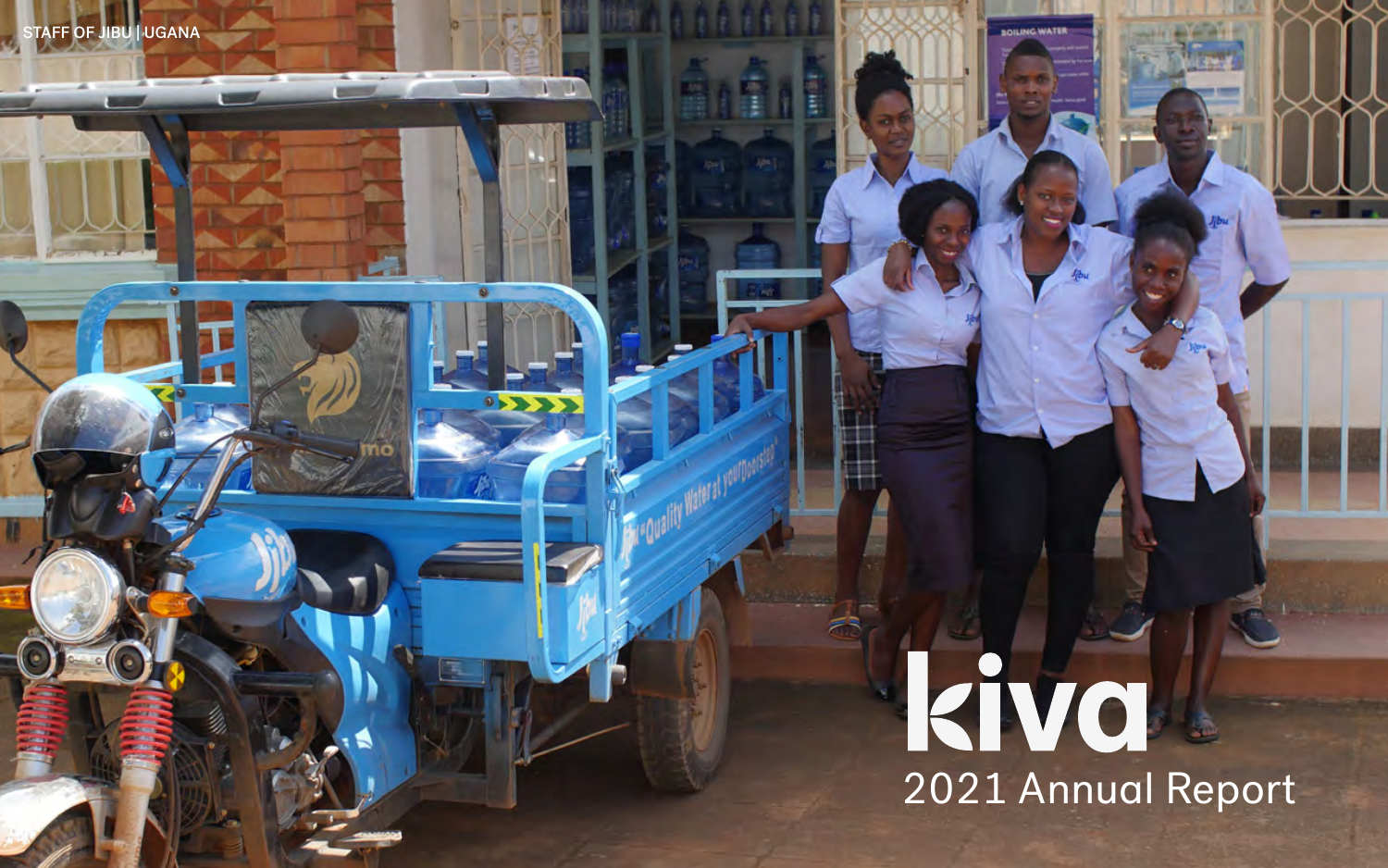### **Introduction**

**[Mission and Vision](#page-2-0) [Letter from Chris](#page-3-0) [Achieving our Mission and Vision](#page-4-0)** 

### **Impact**

[Thank You](#page-12-0) **[Our Values](#page-13-0)** 



[2021 Impact At-A-Glance](#page-7-0) [Global Reach](#page-8-0) [Kiva Community Stories](#page-9-0) [Partnership Highlight](#page-10-0) [Financial Health](#page-11-0)

KIRAN | NEPAL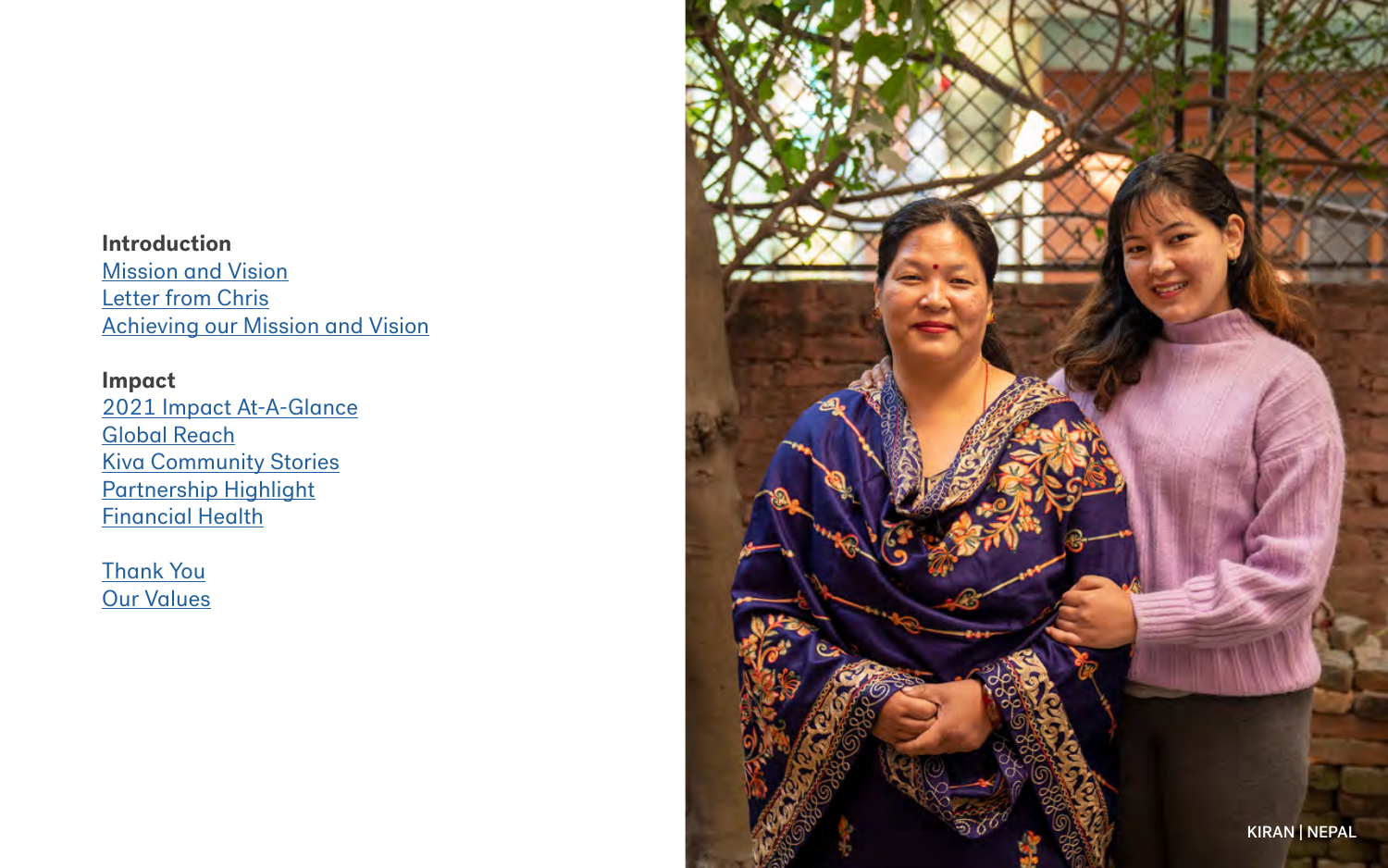### Our mission: Expanding financial access to help underserved communities thrive.

## Our vision: A financially inclusive world where all people hold the power to improve their lives.

<span id="page-2-0"></span>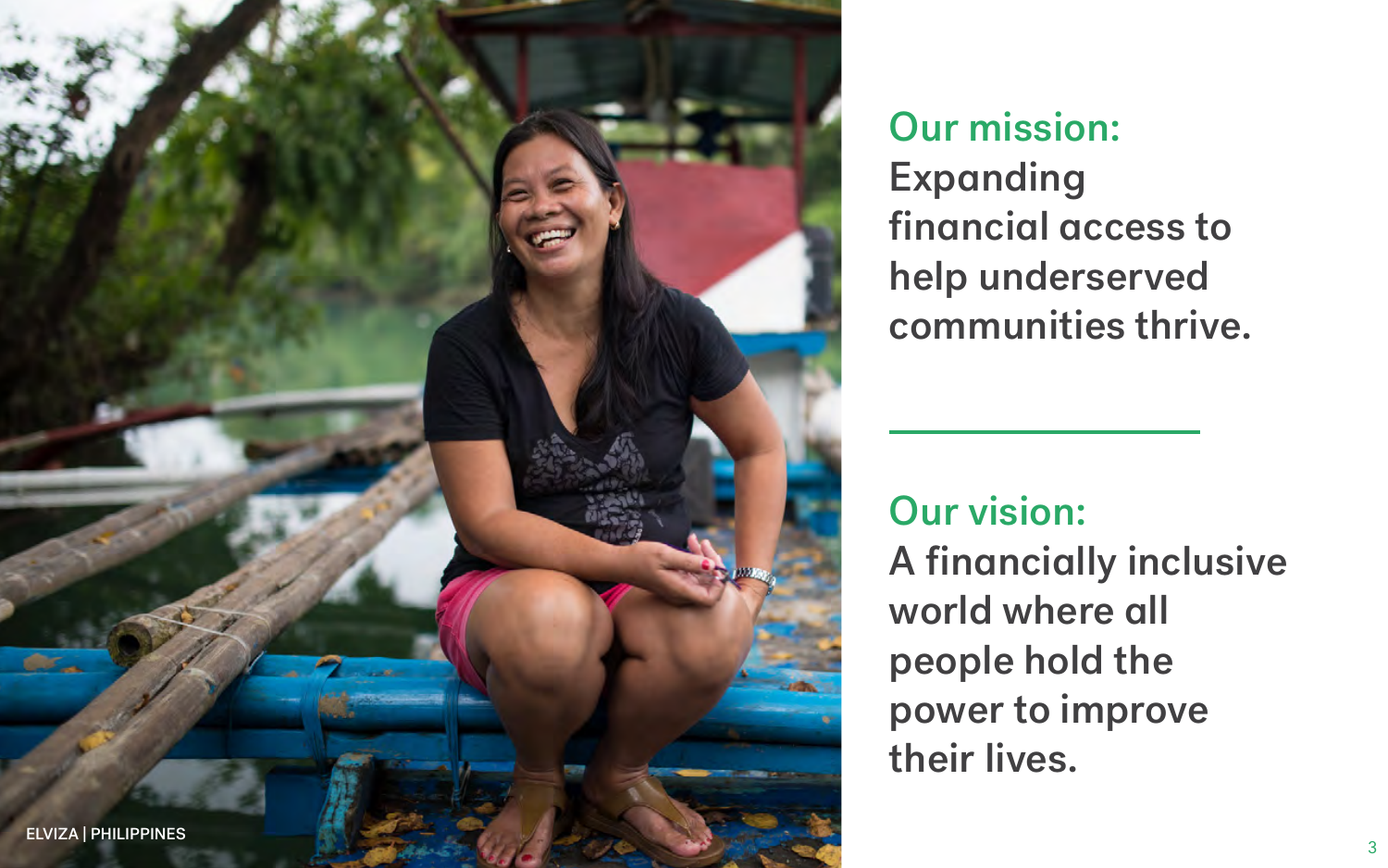**Chris Tsakalakis Chief Executive Officer** 

## <span id="page-3-0"></span>Dear Kiva Community,



As I recently passed my one year anniversary with Kiva, I'm reminded of the purpose and passion that drew me to this organization. For over 16 years, Kiva has provided an incredible opportunity to directly help individuals, families, and businesses around the world with much needed access to capital.

Kiva's work, and more specifically the people behind it, has led to extraordinary outcomes. Farmers have expanded their operations and provided employment opportunities to their communities; women have launched innovative businesses; students have pursued their education. When barriers to access to capital are removed, potential and opportunity are allowed to flourish.

#### 2021 Milestones

2021 was a banner year for Kiva. Despite it being the second year of a global pandemic, our efforts continued to expand and positively impact even more lives. Our community enabled our biggest year ever with 550,000 borrowers across more than 60 countries receiving over \$223 million worth of loans! That is a 76% increase on Kiva's loan volume of \$127 million in 2020. I am grateful to all the partners, organizations, individuals, volunteers, lenders, and borrowers who have helped us reach these milestones.

#### In addition to our overall loan volume increase, in 2021, Kiva:

- began to modernize Kiva Marketplace and funded \$156 million in loans, 21% more than in 2020
- continued to scale Kiva Capital, securing \$134 million in committed assets, and deploying \$67 million in loans
- added 13 new positions to our organization
- established an important DEI foundation for Kiva with organization-wide trainings, recruiting enhancements, an inclusion-focused committee, and more

### Looking Forward

Even after such a milestone year, 'resting on our laurels' is not in Kiva's vocabulary. With nearly two decades of experience under our belt as an organization, we are looking toward the future with optimism and enthusiasm. We're asking questions like "how can we most effectively expand our impact to reach even more lives?" This question is our central focus, helping to shape our next chapter.

This includes making difficult decisions to concentrate our efforts where we can achieve the most impact. In May 2022 we [announced the sunset of Kiva Protocol.](https://www.kiva.org/blog/sunset-kiva-protocol) Launched in 2018, Kiva Protocol was an ambitious undertaking aimed at addressing systemic barriers to financial inclusion at national scale. After four years, extended implementation timelines coupled with delays

caused by the COVID-19 pandemic pushed Kiva Protocol past our organizational scale and capacity.

Sunsetting Kiva Protocol allows us to concentrate our efforts to scale our investments in the lives of those around the world who need it most. We are doing that through Kiva Marketplace, our core crowdfunded microlending platform, and Kiva Capital, our institutional impact investing business. Marketplace and Capital are both focused on achieving our fundamental goal in 2022: increase our impact by enabling more lending to more underserved borrowers around the world.



The expansion of Kiva's impact is made possible by our incredible community. Each of you have helped contribute to this milestone year and we are immensely grateful for your support. I look forward to continuing to build together. Thank you for being part of this movement.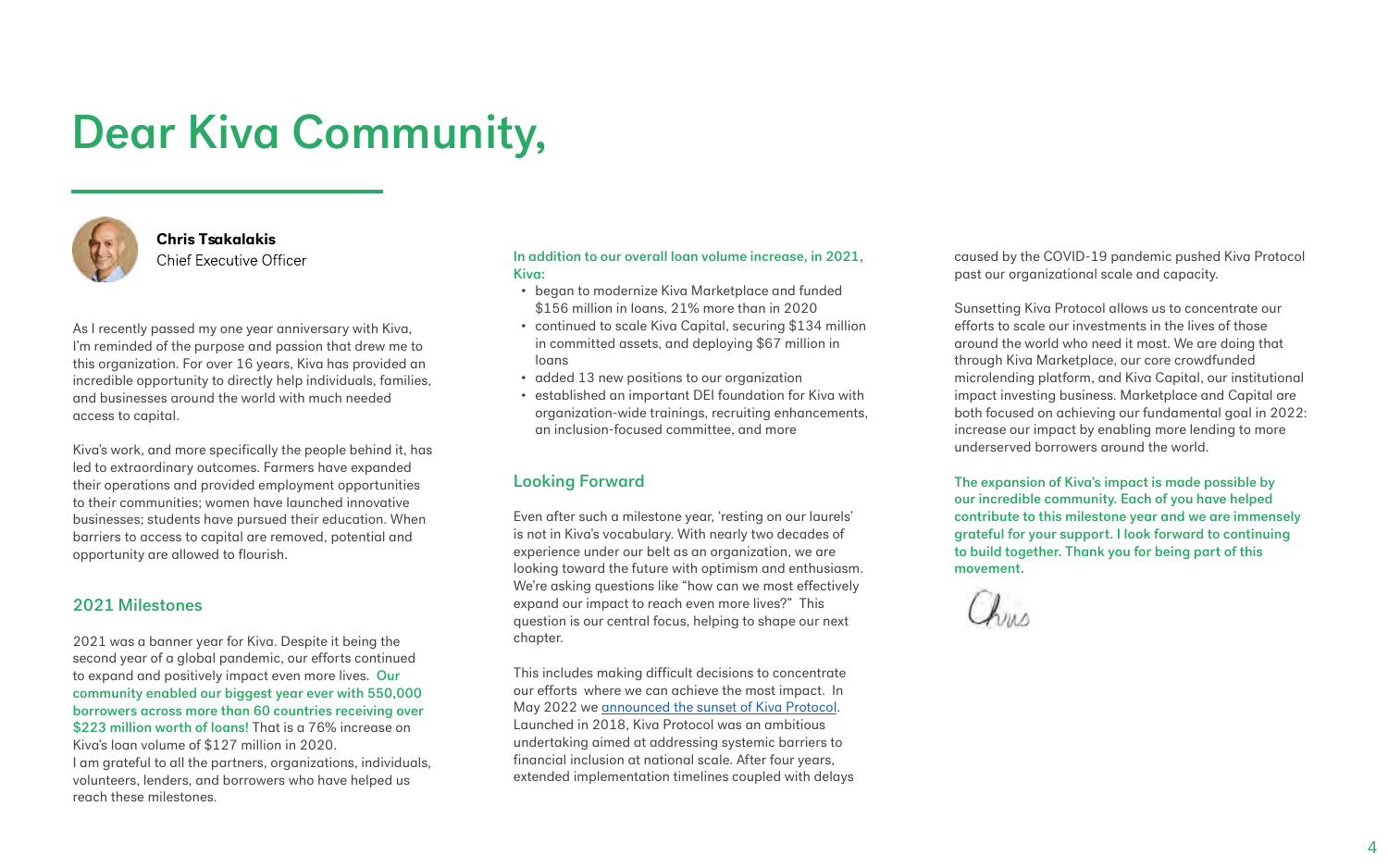## <span id="page-4-0"></span>Achieving Our Mission and Vision

More than 1.7 billion people around the world are prevented from accessing the financial services they need. Through technology and global partnerships, Kiva is building bridges to an inclusive future.

Kiva's crowdfunded digital marketplace where individuals can lend as little as \$25 to entrepreneurs in the US and around the globe who have limited access to capital.

#### In 2021...

Loan volume on our flagship online marketplace, Kiva Marketplace grew to \$156 million, 21% more than 2020.

Kiva connected our local investment partner ecosystem with loans funded by dozens of institutional impact-first investors through Kiva Capital.

#### In 2021...

Kiva Capital celebrated its first full year of operation and enabled \$67 million of loans.



Open source inclusive ID verification enabling more financial inclusion by letting individuals open bank accounts with just their fingerprint.

We do this by unlocking capital through crowdfunded loans and by investing in innovative technology and solutions for financial access around the world.



### Kiva Marketplace Kiva Capital Kiva Kiva Protocol



*In May, 2022, Kiva announced the sunset of Kiva Protocol, effective June 30, 2022. To learn more, [read the announcement on our](https://www.kiva.org/blog/sunset-kiva-protocol)* 

*[blog](https://www.kiva.org/blog/sunset-kiva-protocol)*

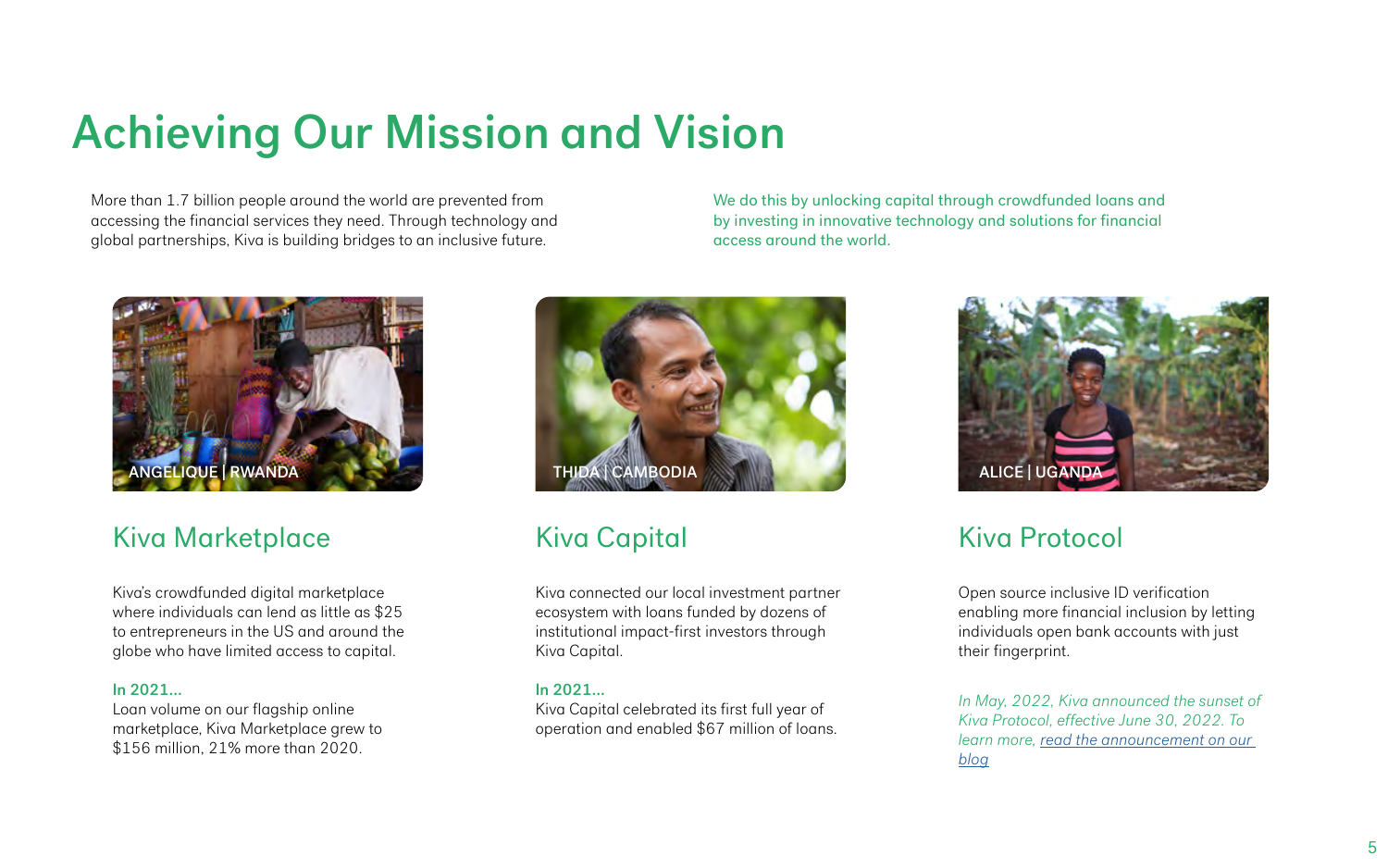### In 2021, \$223 million worth of loans went to over 556,000 borrowers across more than 60 countries

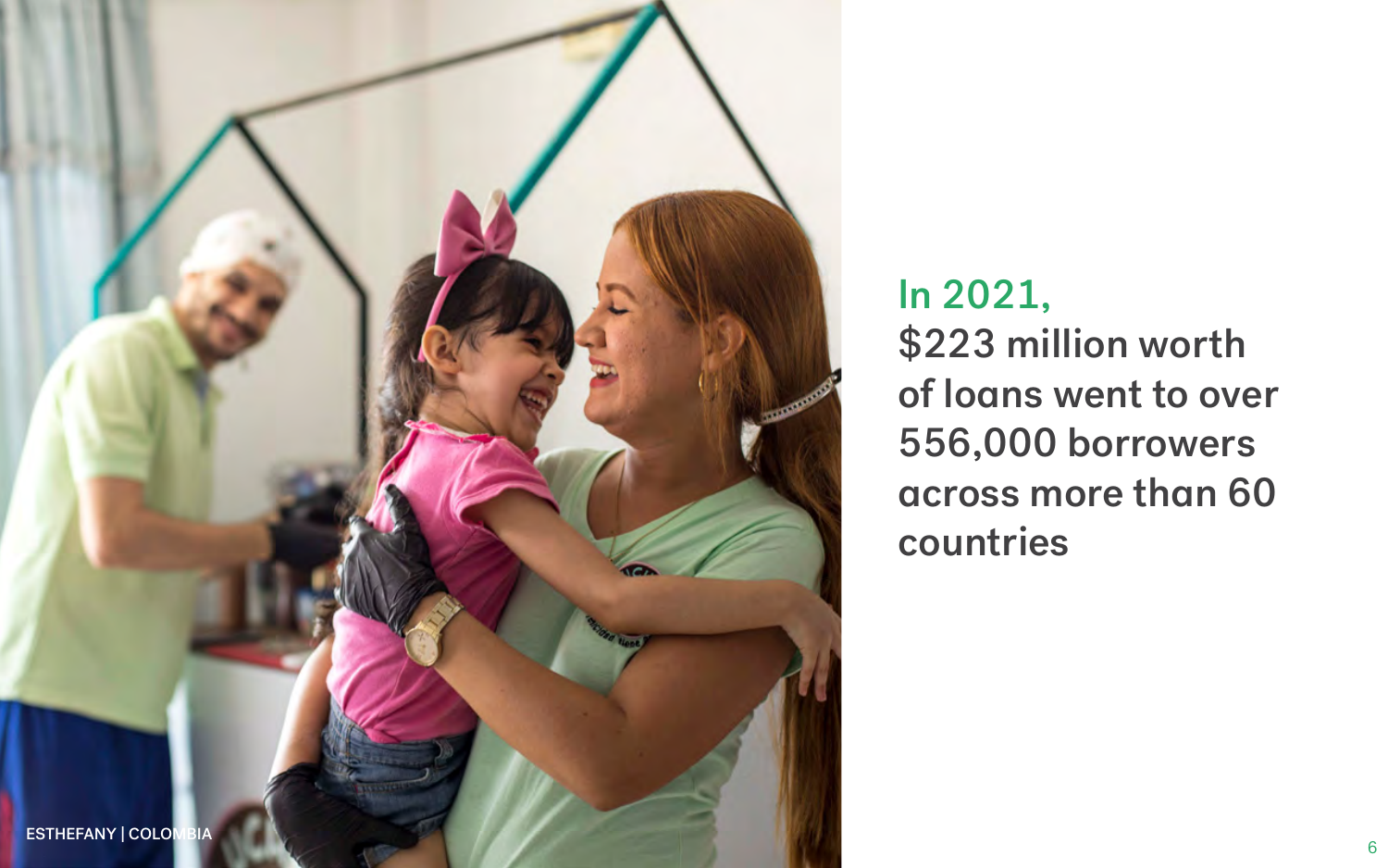Over 80% of Kiva loans go to women around the world. These loans support entrepreneurs, farmers, students and parents. Our research shows that supporting women has a positive impact on their families and their communities

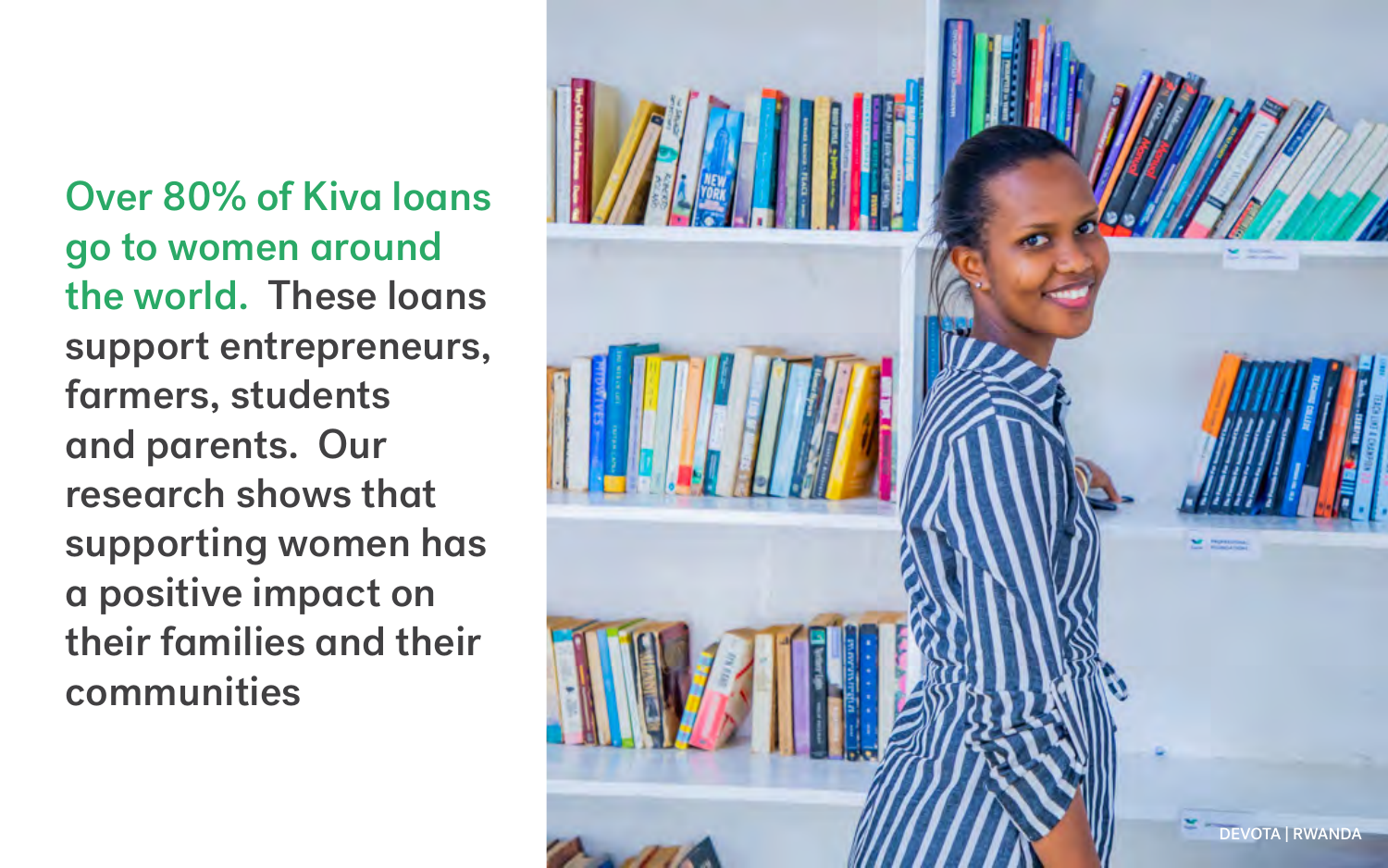## <span id="page-7-0"></span>2021 Impact At-A-Glance

In 2021, Kiva's generous lenders funded over \$223 million in loans for over 556,000 borrowers across 65 countries. That's an average of \$613,699 each day, \$25,571 every hour or \$426 per minute! Over 480,000 lenders, investors, and corporate partners contributed to this milestone year for Kiva.

In 2021, the pandemic continued to expose and exacerbate financial and systemic inequities globally. Kiva responded to the challenges through a variety of unique partnerships addressing these economic disruptions and building additional support for our borrowers.

Kiva also partnered with the United Nations Economic and Social Commission for Asia and the Pacific to conduct research with Kiva women-borrowers on the impacts of COVID-19 and their recovery. The report was published in [February, 2022.](https://www.kiva.global/kiva-org/improving-financial-solutions-for-women-micro-entrepreneurs-a-report-highlights-key-focus-areas-for-microfinance-providers/)



### Loans to women and reach reach reach reach reach reach reach reach reach reach reach reach reach reach reach reach reach reach reach reach reach reach reach reach reach reach reach reach reach reach reach reach reach reach

Kiva launched th[e California Rebuilding](http://caloanfund.org/)  [Fund,](http://caloanfund.org/) of which Kiva Capital is the administrator, and deployed over \$53 million to California-based business owners in 2021.

### COVID-19

Women around the world have less access to fair credit. While 46% of men have access to formal financial services, only 27% women do.

#### In 2021...

81% of Kiva loans, or more than \$142,000,000, went to over 330,000 women borrowers.

Kiva works to expand access for those who have been shut out of the modern, globalized financial system, which oftentimes means individuals living in rural areas of the world.

#### In 2021...

62% of Kiva loans went to borrowers living in rural areas, totaling more than \$90 million raised for over 290,000 rural borrowers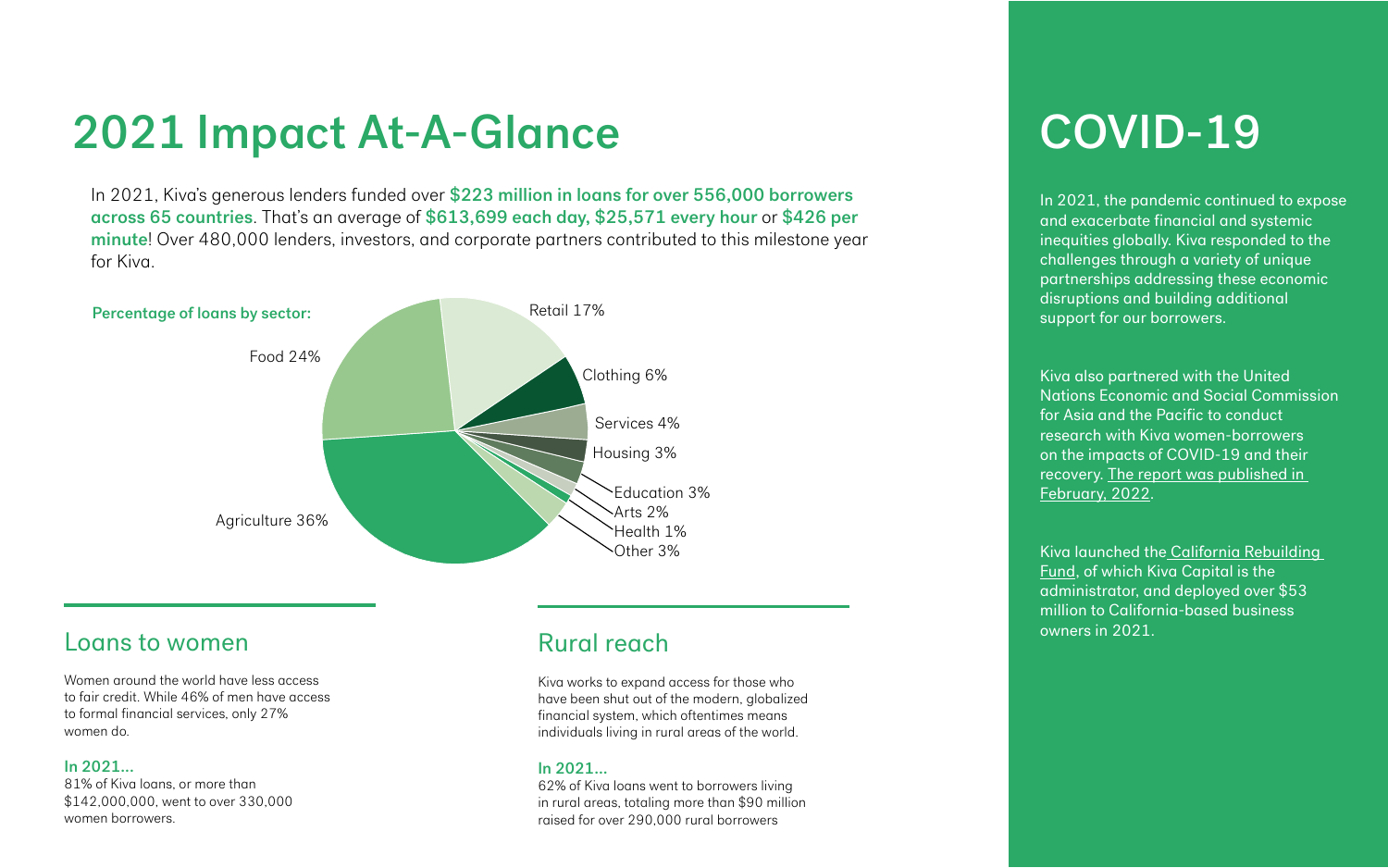#### **Asia and Oceania**

**Europe and Middle East**

### **United States**

#### **Latin America and Caribbean**

More than 330 currently active field partners around the world

\$223 million in loans funded across 65 countries in 2021

**Africa** \$52.4 million funded 239,058 lives touched

### 4.5 million lives touched since Kiva's founding in 2005

\$62.3 million funded\* 5,879 lives touched

## <span id="page-8-0"></span>2021 Global Reach

\$13.2 million funded 7,004 lives touched

> \$48.4 million funded 177,739 lives touched

\$47.6 million funded 126,852 lives touched

*\*\$53.6 million deployed through the California Rebuilding Fund*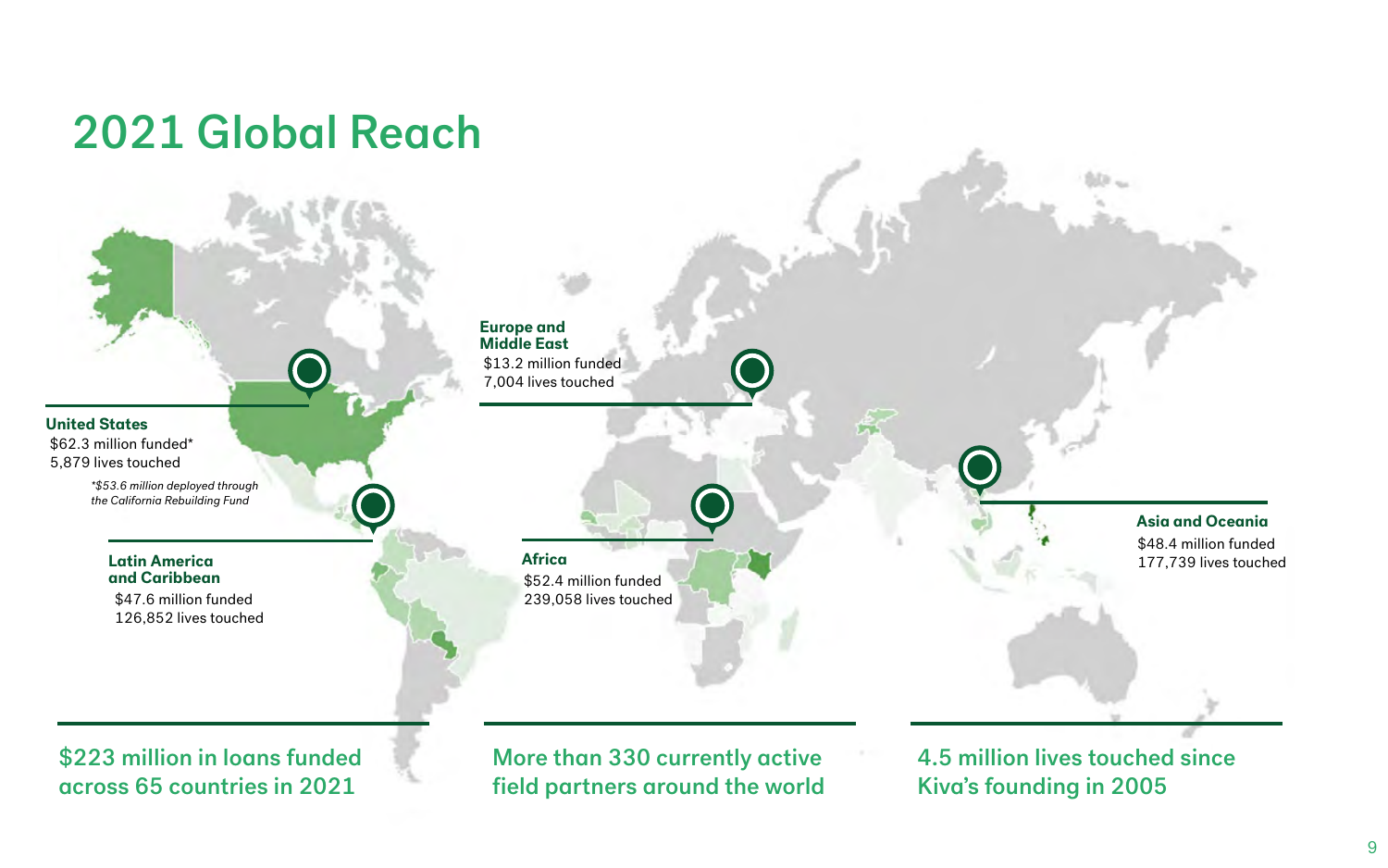## <span id="page-9-0"></span>Kiva Community Stories

Ana is an artisanal bread maker from El Salvador, pictured beside her traditional outdoor mud oven. Loans through Kiva have enabled Ana to buy ingredients, such as flours and curd, for her business. Because of the low fees on her loans, she has been able to increase her profit margins and reinvest her revenue into expanding operations. Ana's growing business has enabled her to support her family and continue a treasured cultural tradition of bread making.

Field Partner: PADECOMSM



### Ana, El Salvador Mbalu, Sierra Leone Nyoman, Indonesia Farmerline, Ghana

Mbalu (first on the left) is the featured borrower of a group called "Mbalu's Female Farmers". Current economic unrest in Sierra Leone has resulted in food shortages and rising costs. With support from Kiva loans, Mbalu and her fellow women farmers have increased their rice production in order to enhance members' livelihoods and increase food access in the region at a time when it is badly needed. Pictured: Mbalu, Mahawa, Marawa, Hawa, Aminata, Fatmata, Sallay, Fatmata, Adamsay, Mariatu

Field Partner: Mountain Lion Agriculture



Nyoman is an artisan from Indonesia who specializes in silver, gold and gemstone jewelry. "One day I made small wooden beads which I strung into a bracelet. It wasn't perfect, but the jewelry idea was there and my father was very proud. I decided to explore my dream and talent, so I started creating jewelry on my own." Nyoman used his Kiva loan to invest in his growing jewelry business by purchasing supplies. He now runs a successful shop and sells his wares all over the world, supporting his wife and three children.

Field Partner: Novica





Over half of Ghana's labor force is engaged in agriculture and of these roughly 4 million farmers, only 10% have access to credit. Farmerline is a tech company founded by two Ghanaians, Alloysius Attah and Emmanuel Addai, with a mission to create lasting profit for farmers through top quality and affordable access to credit with flexible repayment terms. Each farmer is registered with a digital identity and receives critical market and location-specific weather information and training in local languages. In 2021, Farmerline used a \$200,000 Kiva Labs Social Enterprise loan to meet increased demand.

Kiva's work would not be possible without our vast community of lenders, borrowers, field partners, hubs, volunteers, and corporate partners. Together, this collaborative network moves funding into communities that need it most, resulting in an investing movement rich with real dreams and real stories.

Here are just a few borrower stories from 2021.

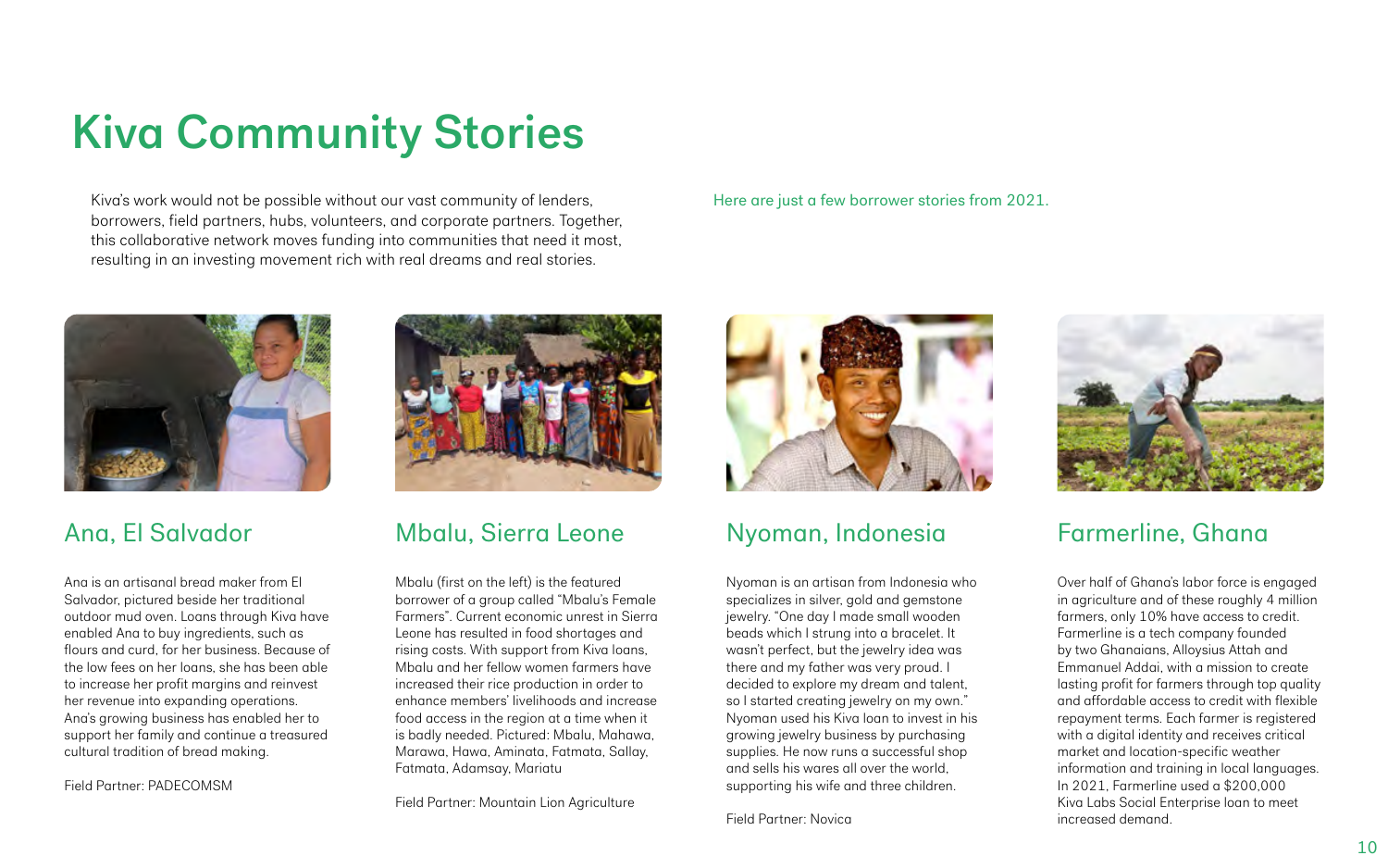## <span id="page-10-0"></span>Partnership Highlight

Visa and Kiva partnered for a \$1 million, 5-year employee engagement campaign, called Visa Empowers, to give every Visa employee \$50 in Kiva credits to make a microloan on the Kiva platform. The investment was funded by the Visa Foundation. Visa set a global participation rate goal of 70% for the partnership.

Each employee was able to use the \$50 credit to support borrowers of their choice on the Kiva platform. Visa and Kiva created a co-branded landing page that provided information about the partnership and led employees through the process of choosing a borrower.

### Kiva + VISA Visa Empowers Campaign



Visa surpassed their internal goals and the campaign became one of the most successful campaigns in Kiva's history, with an 82% of Visa employees participating across 120 global offices, at a time when other companies were struggling to engage their newly remote workforce.

This wildly successful partnership helped the Visa Foundation further its mission to support underserved people and communities, while engaging 17,000+ Visa employees in supporting small businesses around the world.

SERGIO | COLOMBIA

ц.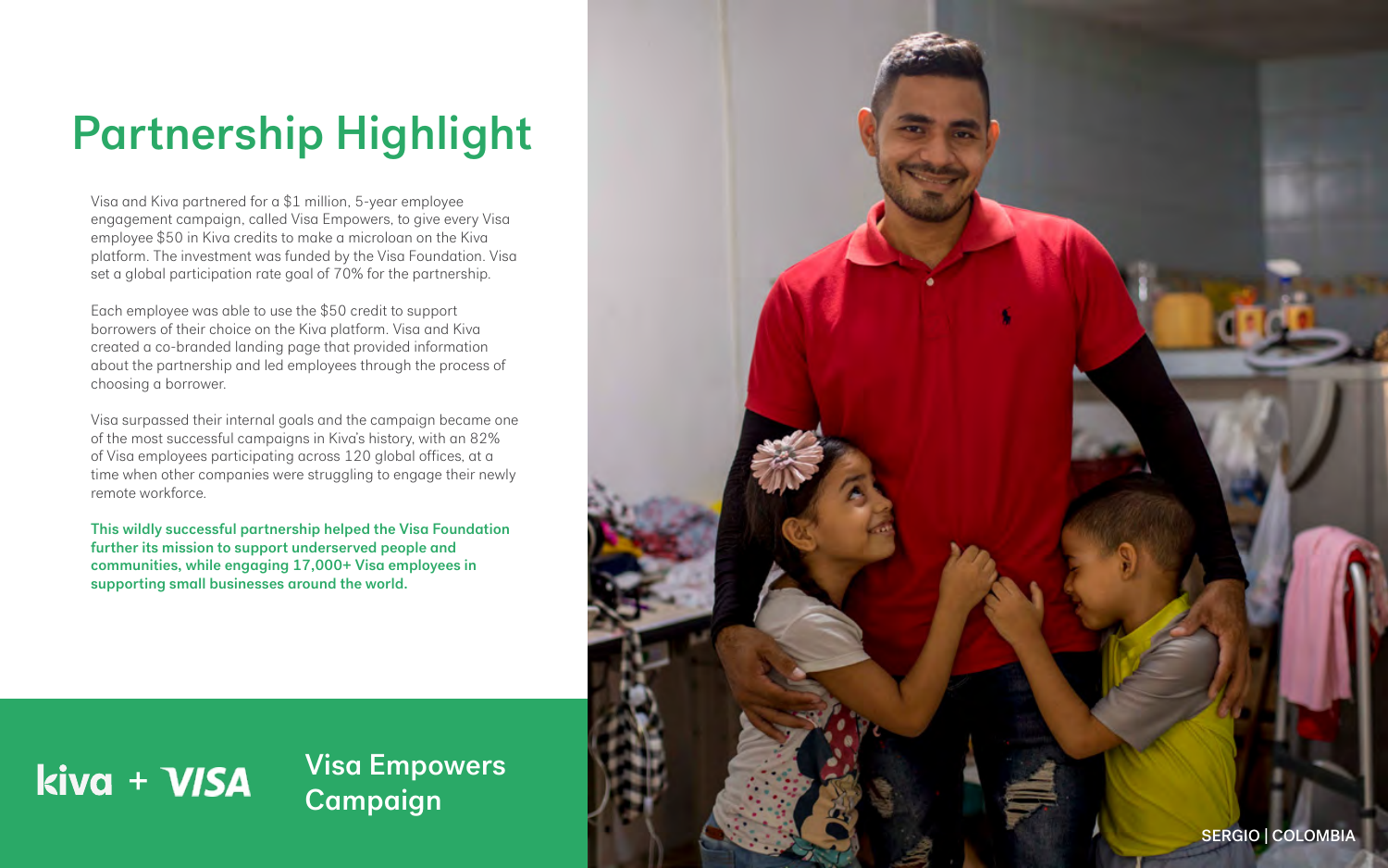## Financial Health

**Assets**  Current Assets Other Assets

**Liabilities & N Current Liabilit** Long-Term Liab Net Assets

**Total Revenue Total Expense** 

*The information shown above represents 2021 unaudited consolidated financial information for Kiva Microfunds and certain subsidiaries.* 

*\$ in millions\**

<span id="page-11-0"></span>

|                   | \$46.6* |
|-------------------|---------|
| ζ                 | \$28.9  |
|                   | \$17.7  |
|                   |         |
| <b>let Assets</b> | \$46.6  |
| ties              | \$3.5   |
| bilities          | \$0.1   |
|                   | \$43.0  |
|                   |         |
| e & Support       | \$48.9  |
| es                | \$38.7  |
|                   |         |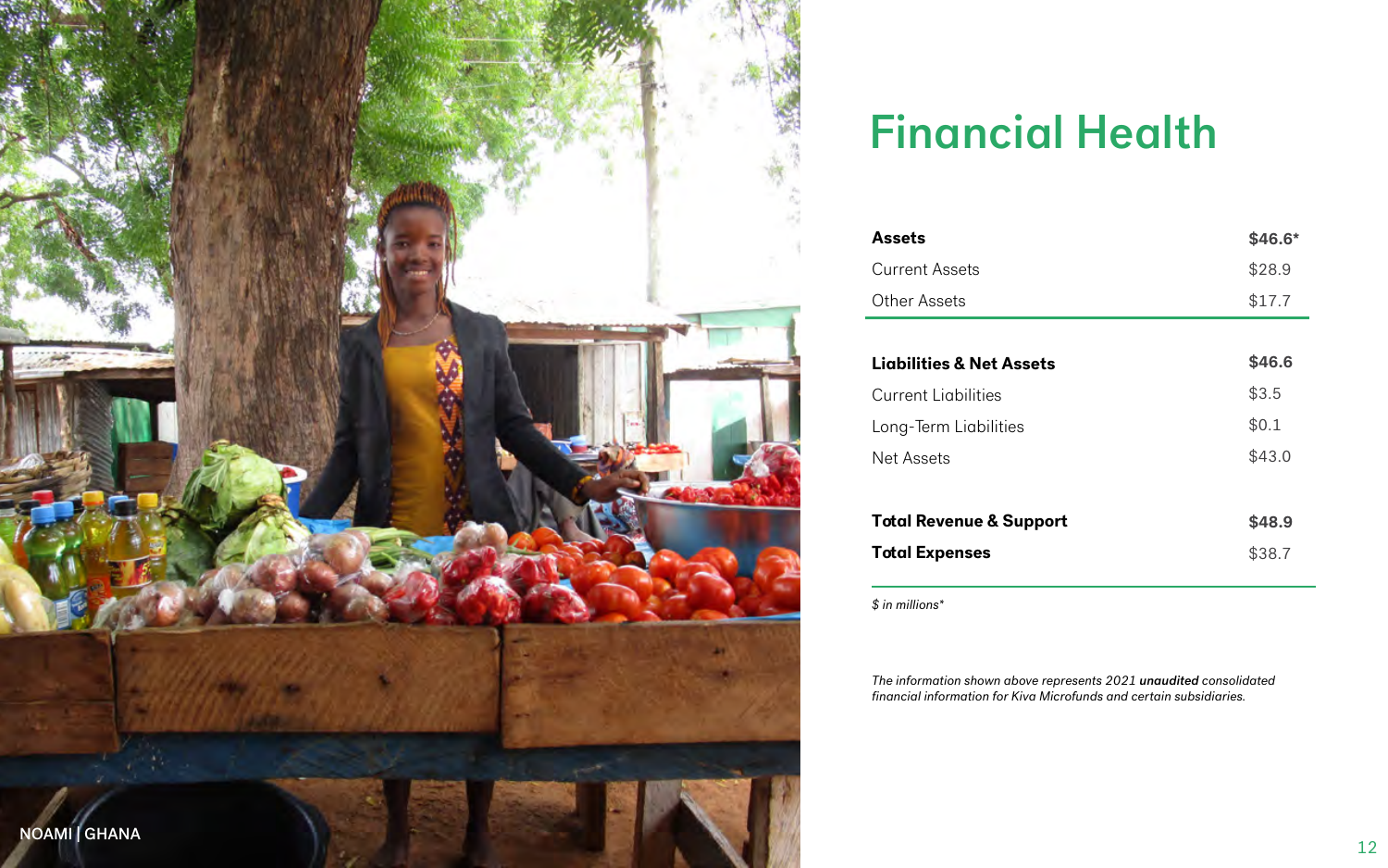### <span id="page-12-0"></span>Thank You

We would like to express our deepest gratitude to all of the members of Kiva's global community. From lenders, borrowers, field partners, hubs, investors, and corporate partners, to our volunteers, staff, board members and supporters, Kiva's work is strengthened by your involvement.

Thank you for contributing to our milestone year and joining us in our efforts to build a more financially inclusive world.

YOGINI | NEPAL